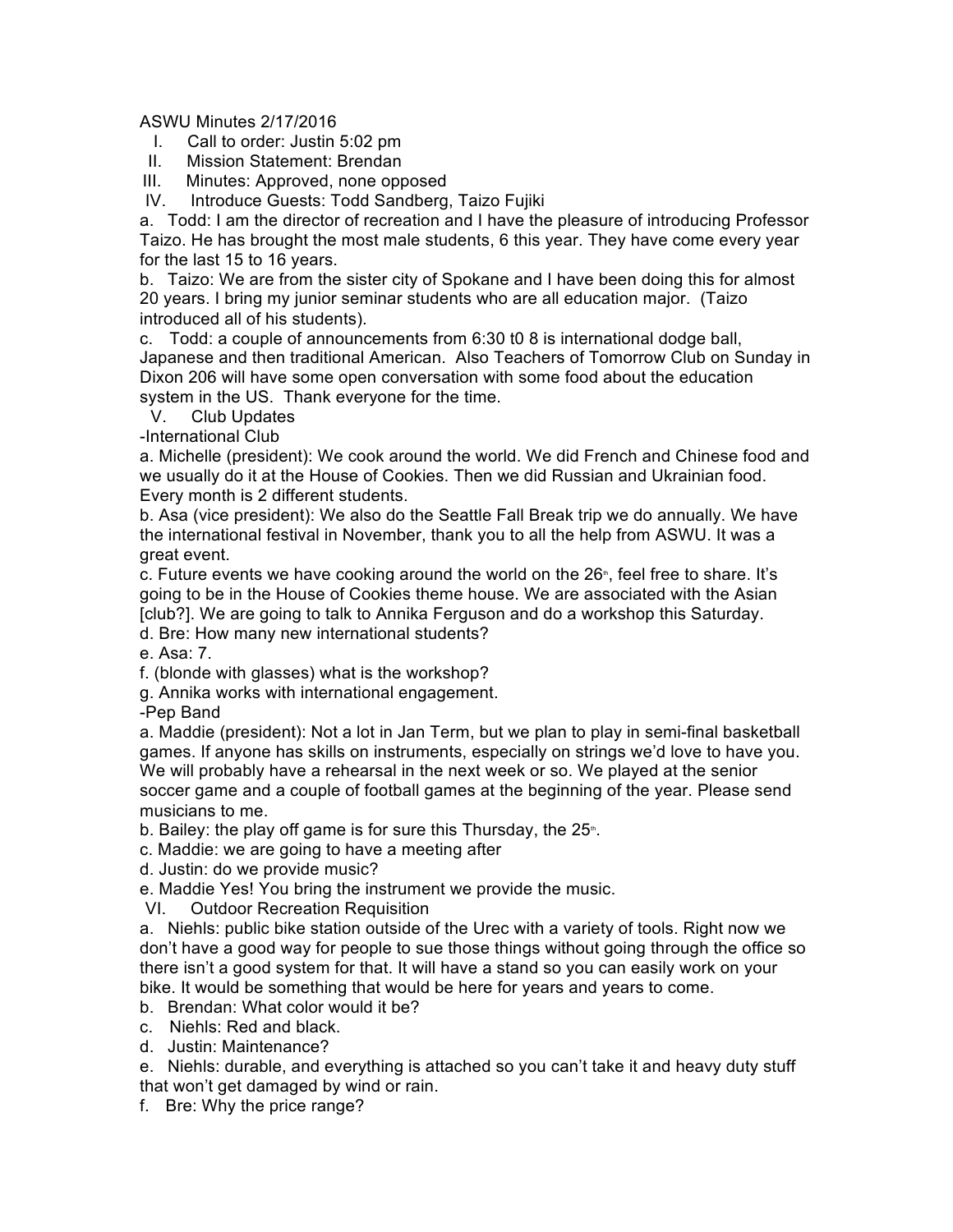g. Niehls: model that is popular among college campuses and gets the best reviews for lasting the longest.

h. Brad: it is a one of a kind product. I saw this at CWU and I thought it was a unique product. It isn't very convenient to have people using the tools so how convenient would it be to have it outside for students to use. These aren't very common around here so this would encourage the biking community and maintenance and we can be a resource when needed.

i. Brittney (Brittany): how will you advertise?

j. Niehls: we will use social media; it will be bright right in front of the Urec as well as doing a bike clinic.

k. Guy (??): does that cover installation price?

l. Niehls: no but the Urec would cover that cost.

m. Brad: Just some drilling into the concrete.

n. Brenna: How long will it last?

o. Brad: it's high quality steel so it will withstand weather and be there for the long haul.

- p. Mac: where?
- q. Brad: right outside the Urec.
- r. Skylar: it was more than \$600 and the financial community suggested to approve it.
- s. Connor: has this been brought up before?
- t. Skylar: No.

u. Brendan: I think we should do this, it would be really nice to fix up my bike really fast and the pump would be nice.

v. Jacob: I saw some at U of A and I think it's really cool. The pumps have been there the whole 4 years.

w. Mac: this campus doesn't have a lot of bikers compared to others campus and they said everything it does can be done inside.

x. Bailey V: it's a good consideration because they want to turn in into a no parking campus so I think it would be a good decision.

y. Brendan: sometimes they aren't available.

z. Bailey K: for 3 or 4 months of the year its going to be snowing so people won't be biking.

aa. Curly blonde girl (?): it would look cool for prospective students.

bb. Jeff moved to vote. Approved, opposed 1 Mac.

VII. COVAC Special Task Force: Dr. Kathryn Lee: I am coming as the chairwoman of the Special Task Force and our charge is to review the criteria. We are to look at the criteria right now and for any professor who wants their curriculum to be an AD**/GP** then they need to show how they will fit this criteria. Everything on the blue paper are the revisions. The most important pieces in terms of change is that the social historical structures. With regards to issues of race, sexual orientation and things like that. The other two bring together the criteria in place. Diversity is defined as the 2021 Plan, we have not created new language. My question to you is do they capture what you think an American diversity course should cover? I would welcome any comments.

a. Adam: so the criteria doesn't show American, just diversity.

b. Lee: Please look at the preamble.

c. Justin: the 2021 plan, how are these supposed to be measured?

d. Lee: That is another discussion. That will happen later in the COVAC process.

e. Bre: one thing I would add is that my American Diversity Credit was integrated into my major and that was really cool. I would say I like American Diversity because it was applicable and understandable.

f. Justin: a common concern for students is accessibility. How accessible would this be for a science major?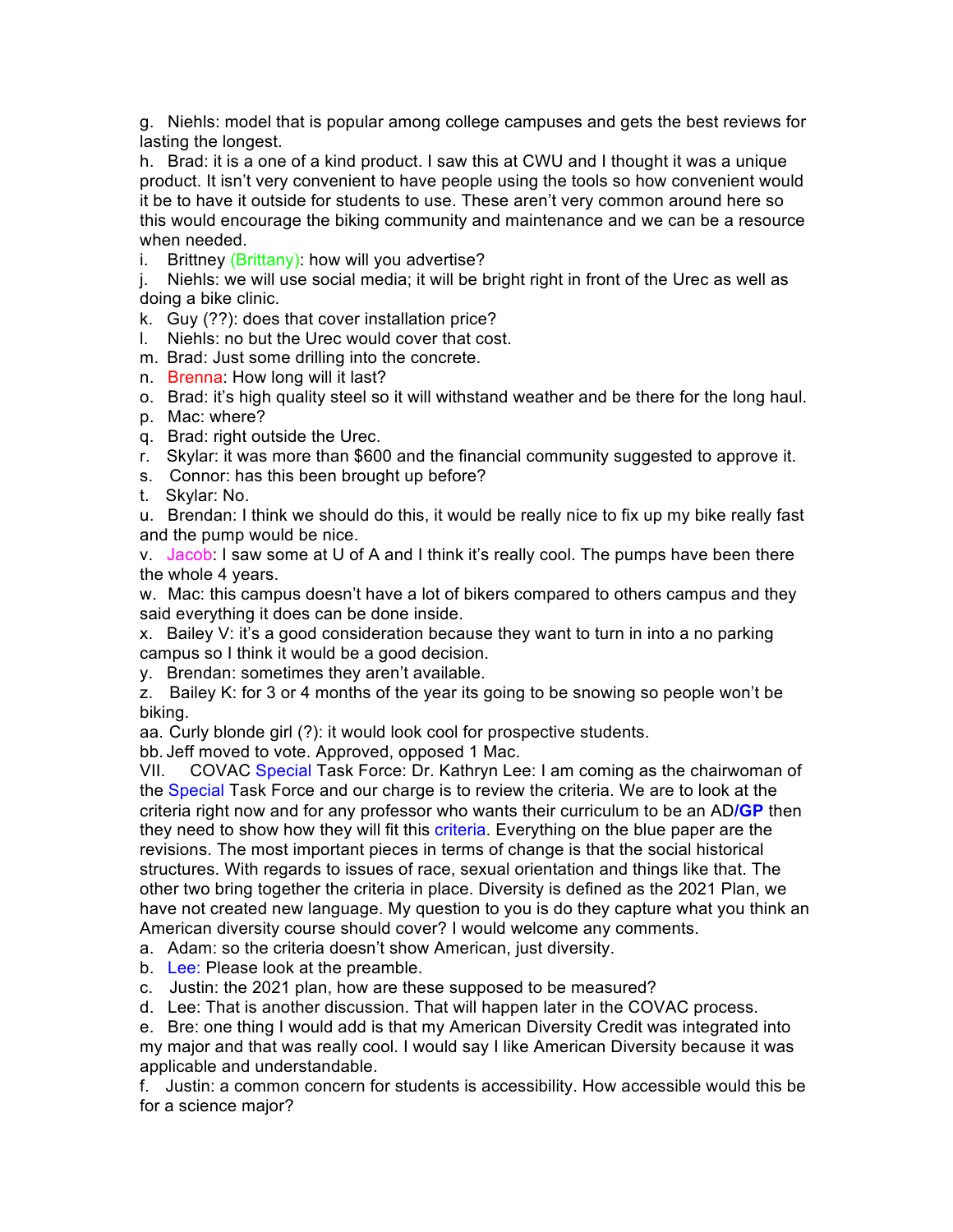g. Lee: access to professions. How are they structured for access?

h. (Katie) Curly hair blonde girl (?): The whole reason of the task force is to tackle American diversity so it makes sense that it would be outside of the major.

- i. Lee: and that is the politics of American Diversity.
- j. Kelsey: this makes more sense to me. I have a question about American.
- k. Lee: What would you suggest?
- l. Kelsey: Human? Or local?
- m. Mrs. Jones: United States Diversity?
- n. Lee: Yes a focus on the United States. So should we say United States?
- o. Kelsey: Yes.

p. Lee: Ok we will look into that. Comments? Norma made a comment as your ASWU rep that American Diversity course as pass/no credit. Why? Because its outside of your major or you don't know that professor? Or just blow it off?

q. Adam: First and last.

r. Justin: when it is literature, people are often overwhelmed.

s. Maddie: as a former science major, its difficult during a normal semester to fit it in when its often time a lot of writing and reading.

t. Lee: I appreciate the time, and that listening time for students will be in the future, and that will be put out by email. We want students to be stakeholders.

- u. Justin: are these documents confidential?
- v. Lee: Can you hand them in? Thank you.

VIII. Reports: Justin: we are going to continue with what we talked about during retreat.

a. Brendan (BJ Senator): We are currently planning something exciting. We have a lot of extra money so we are going to do something cool.

b. Mike (representing spiritual life): SGC apps are open as of today.

- c. Adam (Mac) : BMac has an event.
- d. Mac: (Duvall rep): I don't have anything
- e. Rediet (Stuville): nothing.
- f. Casey (culture events coordinator): Send in the monologues due Friday.

g. Rachel (Ballard): event this next Saturday it's the award middle school dance it will be up on Facebook soon. The  $27^{\circ}$  8-11pm in the Urec by the climbing wall.

h. Brittney (Arend senator): piano hours are important. Green with envy dance on March 11<sup>th</sup> in the pirate room.

i. Jeff (Steville senator): pass for now.

j. Nicole (BJ rep): pass.

k. Niehls: looking for a new position for my job. We have a cool trip climbing Mt. St. Helens on March 4-5 and the option to ski or snowboard. We have a Spring Break trip to Moab with lots of spaces open.

l. Jacob (filling in for Kevin): my tomato starts have popped up.

m. Nate (off campus rep): the belief conference is coming up, it's really cool and it's a great way to influence those who college isn't a default for them and we show the importance of college. On campus students can host local students and we still need 12 guys and 15 girls to house, which is huge because there are a lot of people who applied. It is March3-5. Also because there are so many people, we need people to donate flex dollars a really cool way to help.

- n. Norma: where should we send possible students?
- o. Nate: on the emails, type in belief.
- p. John: what can off campus do?

q. Nate: they can volunteer and help out with coordinating activities. In general pointing people in the right direction. Also go on the application and just say you are off campus.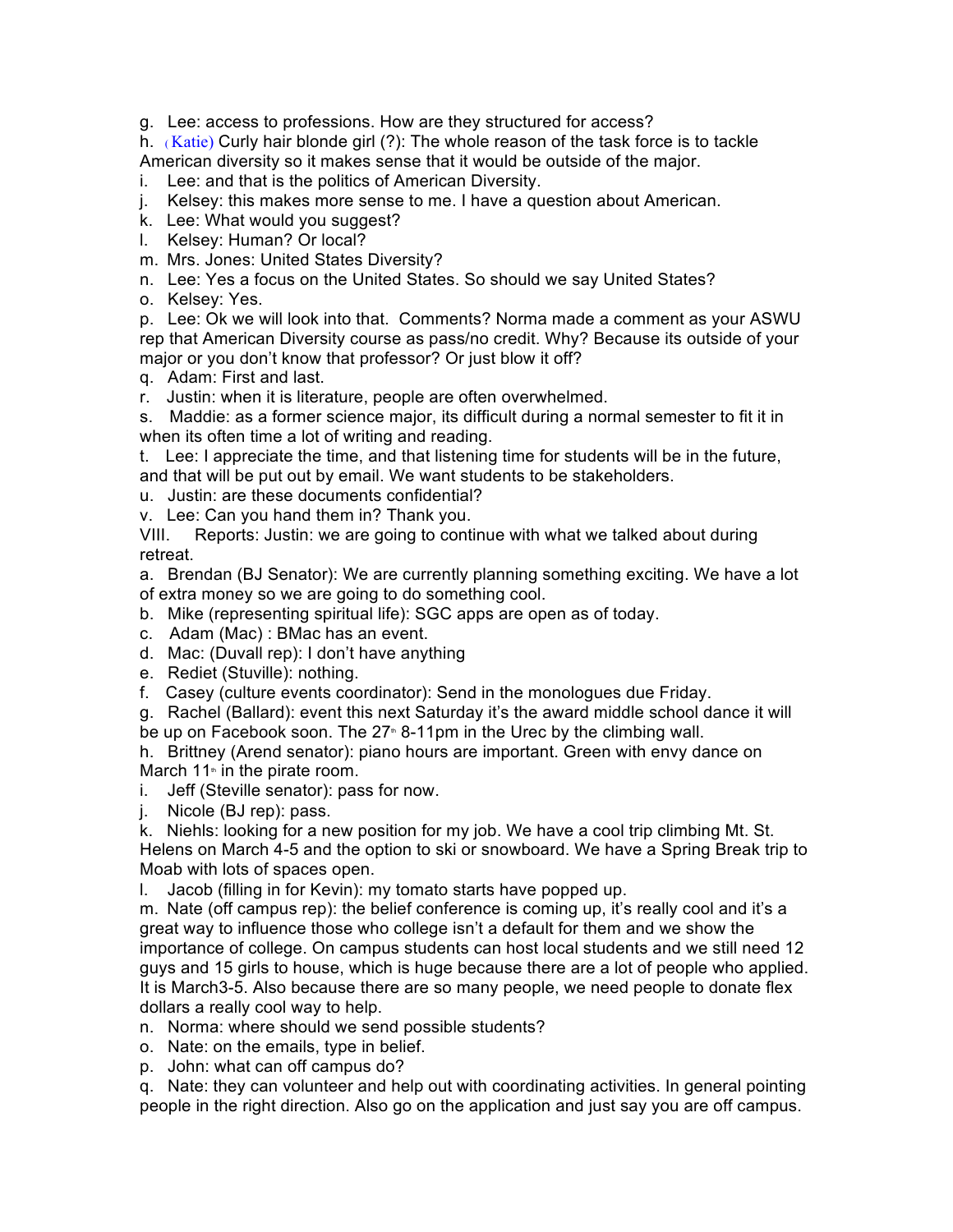r. Justin: Friday March 4<sup>th</sup> is faculty development day so no classes. Senators, I encourage you guys to house students.

s. Bre: We have unplugged next Thursday at 7 pm Casey what is Malcolm X?

t. Casey: 7 pm.

u. Bre: 8 would be great.

v. Casey: we can move it to 8.

w. Bre: So 8? Also senators, ask around for people who are musically inclined or just spread the word. There is one more unplugged then we will have war and peace and then pirate idol where they can win \$300.

x. Brenna (PR and marketing): spring is super busy so its more important to get events on calendars. Thanks.

y. Aric (Arend rep): Green with envy is March 11<sup>th</sup> and Ozzy is going to DJ for us.

z. Savannah (senior class rep): march  $26<sup>th</sup>$ , free skate.

aa. Jordan (intermurals): pass

bb. Bailey K: Basketball playoffs this next Thursday. I was thinking about dorm competition but I don't want to compete with other events.

cc. Justin: the survey said people want more dorm competitions.

dd. Norma: I don't feel like Boppell would participate.

ee. Bre: what about unplugged at 6?

ff. Chase: yes you'd get people from dinner.

gg. Bailey V: We have a rave this weekend. It's going to be really fun. This company does everything for us. They cover graves from top to bottom with plastic. Make sure you're inviting lots of people. We will be checking ids. We want to be secure and people are being safe. We are sending out an email tomorrow. If people are hosting students they can get in with papers. Whitworth security will be at the event. It's 8-11. I made table tents. I put them in Saga and then in the coffee shop and MPR as well as academic building. Tomorrow at 8:45 in chambers and raid all the whiteboards so that people can see them in morning classes.

hh. Brenna: Can you go in and out?

ii. Bailey: Security will be at the door the whole time. Thank you.

jj. Katie (Duvall senator): I thought we had dates for things but we have karaoke at the castle and Duvall drive in. That's it.

kk. Rachel: Warren rep: The drill next week that the people in Sodexo didn't know what to do so they said they went outside and into the basement.

ll. Dayna: we thought the shooter was in the HUB not the loop, my bad.

mm. Justin: we want to here vibes like that.

nn. Peter (Oliver): come to the Gods and Guns tonight at 7pm at the MPR.

oo. Connor: that's our first issue of the semester. We got them this afternoon. I would love if dorm senators could put them in the common areas. I did go to Mac.

pp. Justin: How was production?

qq. Connor: it was great.

rr. Kiersten (Sustainability coordinator): I have the documentary and we are working on the panel but the date is TBD.

ss. Norma: the second chance prom is to be determined.

tt. Jordan: nothing to report.

uu. Kelsey (yearbook): nothing.

vv. Ryan: Warren Peace coming up, talent show. I am reaching out to senators if you can be out co-op strike teams so that people can audition. It is open to off campus too. The event is April  $9$ . We are hoping to do it outside in the loop with the big stage reserved. It will be in MPR if weather. It's from 1-4.

ww. John (off campus): pass.